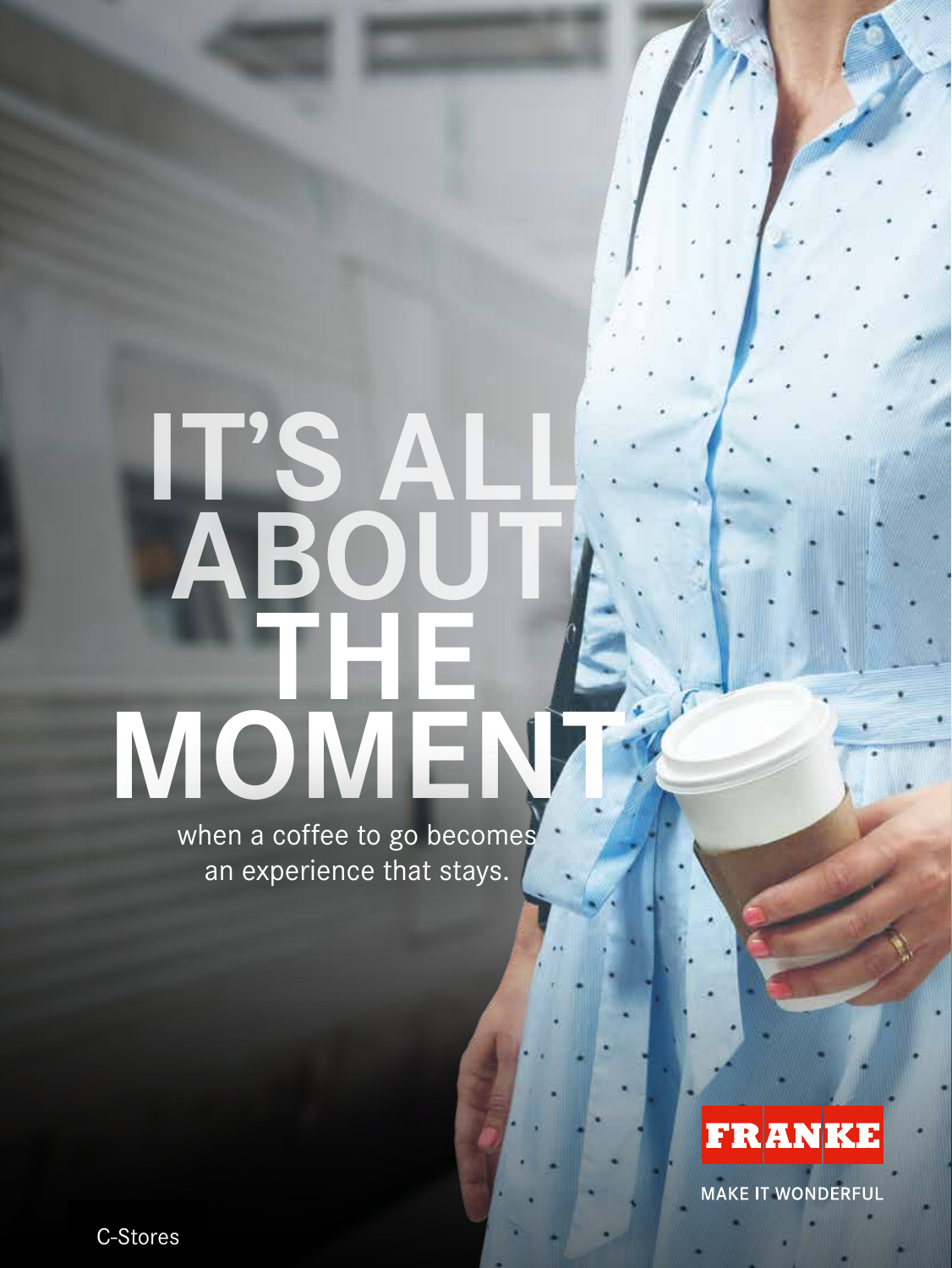The rising demand for coffee has created a tremendous opportunity for convenience stores to attract consumers and create top-quality experiences for them – ultimately leading to greater customer loyalty. It is an opportunity that has become even more apparent as consumers increasingly look for locations that offer:



**With an increasing number of venues serving specialty coffee, it's time c-stores give customers more reason to visit.**

### **A RISE IN COFFEE CONSUMPTION AND CONSUMER EXPECTATIONS**

#### **CHOICE**

Today's coffee consumers want a large variety of beverages to choose from – often expecting more than a simple filter coffee.



**QUALITY** 

#### A growing specialty coffee market means your customers expect

high in-cup-quality – no matter where they buy it.



#### **CONSISTENCY**

Customers demand consistent in-cup-quality and taste from a c-store – no matter what country or location they visit.

## **GIVING YOU THE OPPORTUNITY TO PERFORM AT YOUR VERY BEST**

Growing competition and customer demands mean that standing out from the crowd can be a challenge. Thanks to our expertise and experience within the coffee industry, we understand your situation. It's why you can trust us to provide reliable coffee solutions – from consistently high in-cup-quality all the way to our customer service. We also configure our solutions based on the number and specific requirements of your locations.

#### **You need a partner that can help your business perform at its best.**

By giving you the opportunity to offer the best customer experiences again and again, we help you retain customers – boosting your profitability and operational efficiency in the process. As your partner, we are always there for you – from the first consultation to the installation – and every day after that.

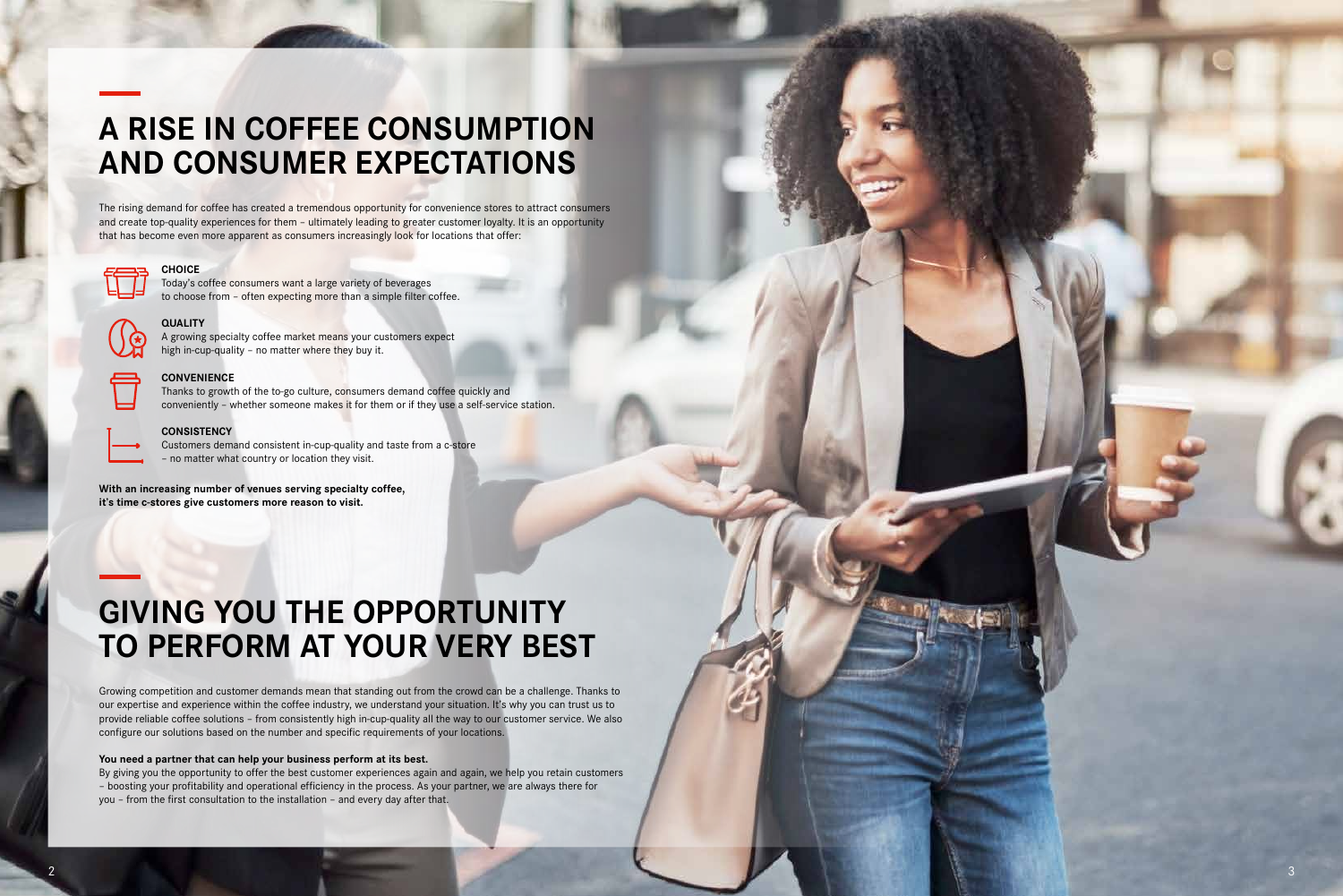## **THE MOMENT** IT'S ALL ABOUT

At Franke, we think coffee is about more than beans and machines.

It's about the moment you create an amazing coffee experience for new or returning customers at your store. Or the moment you can confidently serve a group of customers who want a morning coffee before catching the train. It's also about the moment your staff can move to the next order while your machine prepares the perfect cup of coffee for another customer. It's about the moment when your customers stop at your c-store for a coffee, not just fuel. It's about the moment you expand your business to new locations while maintaining that same high in-cup-quality. And, it's about the moment first-time customers can prepare themselves a perfect cup of coffee.

We have the experience and knowledge to help you achieve these moments, no matter the scale of your ambitions. Because, whatever business you are in, we know it's about more than coffee.

> It's all about the moment. **We can help you make it wonderful.**

4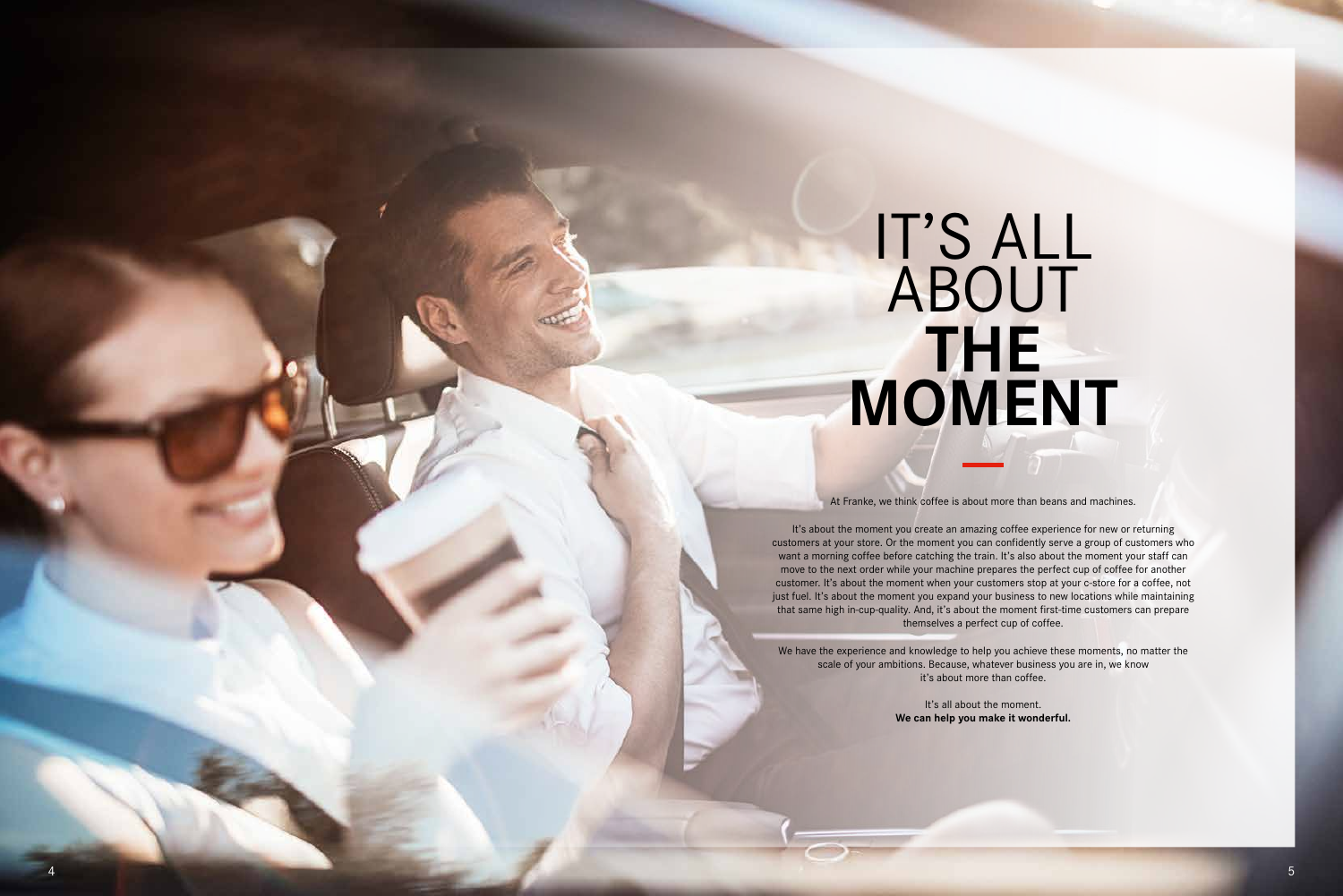Through years of experience working in the c-store industry, we provide advanced coffee solutions that meet your specific business needs and help you overcome your challenges. Today, and for years to come.



## **PROVIDE YOUR CUSTOMERS AN EXPERIENCE THEY WON'T FORGET**

#### **OPERATE YOUR MACHINES WITH EASE**

Thanks to their unique, intuitive and interactive user interfaces and touch screens, our A-Line coffee machines can be easily operated, cleaned and maintained – reducing time spent educating staff. This is how you can ensure everyone knows how to prepare the perfect cup of coffee – even first-time customers using the self-service option.

Let your employees focus on face-to-face interactions with customers, safe in the knowledge your A-Line machine is preparing the perfect cup of coffee at the same time. This will reduce your overall costs and increase speed of delivery – no matter how many customers pass through.

#### **INCREASE SALES WITH THE HIGHEST IN-CUP-QUALITY**

In-cup-quality is one of the top drivers for attracting consumers to coffee establishments. With our iQFlow™ technology, coffee preparation has been revolutionized. Real-time extraction control allows you to design individual taste profiles and ensure consistently high quality, cup by cup.

#### **SERVE YOUR CUSTOMERS EFFICIENTLY**

#### **OFFER CONSISTENT EXPERIENCES – IN EVERY LOCATION**

Serve your customers coffee that offers the same high in-cup-quality wherever and whenever they buy it – even if they prepare it themselves. This way, you can ensure your customers get accustomed to the distinct taste of your products and become long-term fans – no matter where in the world they visit a location.

#### **REDUCE CHANGING COSTS**

Our A-Line machines are equipped with the same platform, user interface and design. By giving you the power to move between our coffee machines without the need to re-train your employees, you can save downtime costs and create an all-round smoother operation.

#### **WORK WITH A PARTNER YOU CAN ALWAYS RELY ON**



From our Swiss-manufactured machines and the consistently high in-cupquality coffee they produce, to the all-round customer service we provide – everything about our solutions is designed with reliability and operational efficiency in mind.

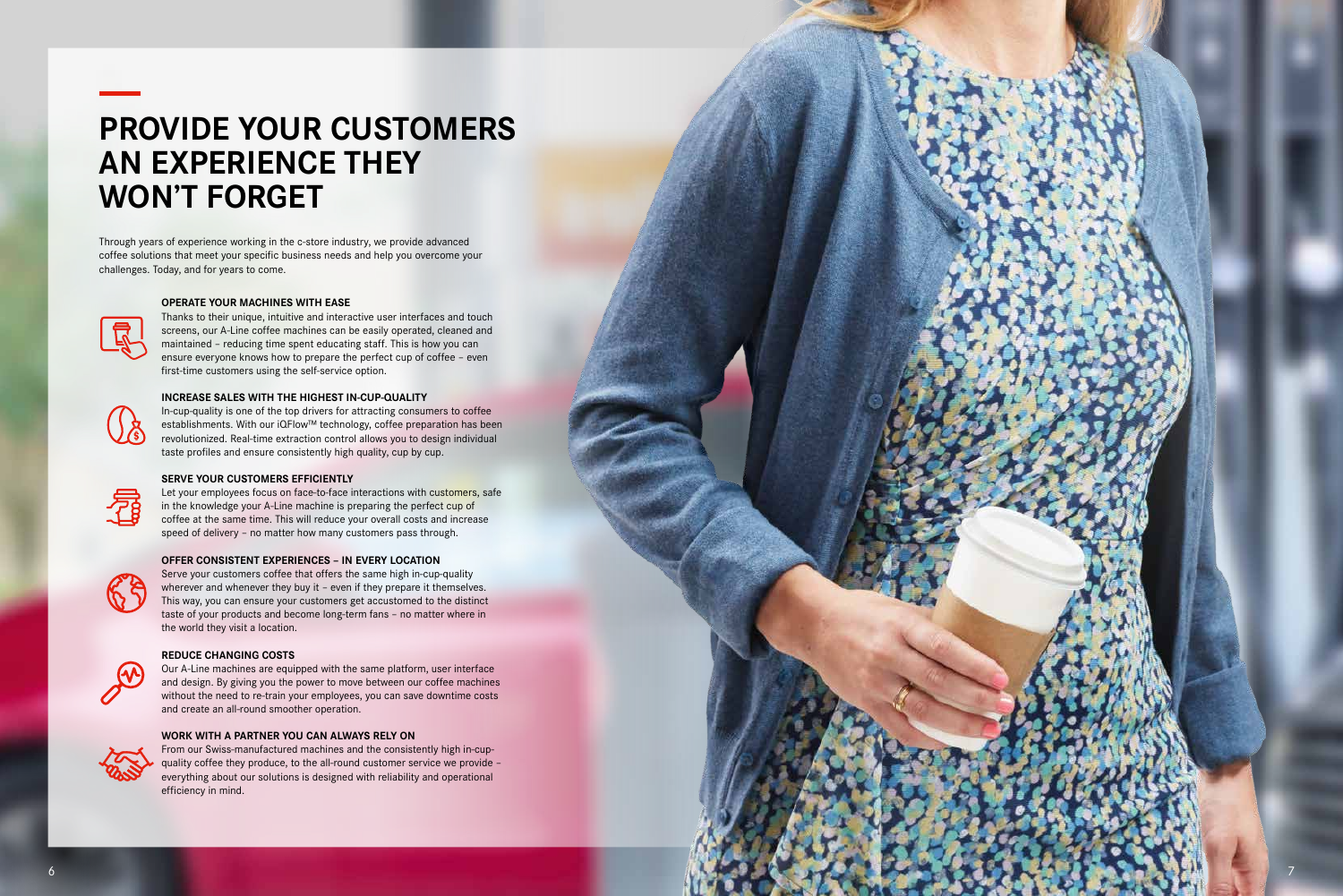Meet our bestselling A800 – advanced premium coffee-making.

The A800 is just one model within our outstanding A-line portfolio. To find out more please visit coffee.franke.com.

## **KEY FEATURES TO SUPPORT YOUR BUSINESS**

**BEST-IN-CLASS USER INTERFACES AND SCREENS** 

With our user-friendly touch screens, employees and customers can easily find a customer's drink of choice or create customized beverages – leading to higher productivity and shorter queues.

#### **MEETING SPECIFIC MILK AND FOAM PREFERENCES**

With the fully automatic refrigerator unit, you can include various types of milk or milk alternatives. And thanks to the FoamMaster™, you have unlimited and programmable foam consistencies – either hot or cold – to create the perfect drink for all individual preferences – using various milk types.

#### **MAKE CLEANING EASY**

With Franke's industry-leading automatic cleaning systems, your employees can focus on other tasks safe in the knowledge the A800 is operating within the strictest hygiene standards. Because a machine that is easy to care for and clean leads to more uptime – and lower follow-up costs.

#### **SWISS-MADE QUALITY**

Top quality, great reliability, and the highest technological standards: it's what our Swiss-made coffee solutions stand for, guaranteeing you the greatest return on your investment.

FRANKE

#### **DESIGNS THAT MATCH YOUR INTERIOR**

We only use the best materials in our Swiss designs, resulting in coffee machines that are as much a treat to look at as they are to use – and which can blend perfectly into your shop design or act as an inviting focal point.

#### **CREATING THE HIGHEST IN-CUP-QUALITY**

iQFlow™ is a groundbreaking innovation that provides unrivaled in-cup-quality. It extracts more flavor throughout the entire extraction process than any other traditional espresso extraction system and ensures consistently high in-cup-quality no matter how much pressure you are under.

#### **OFFERING MORE VARIETY**

 $\circ$ 

 $\overline{\bigcirc}$ 

With its unique Flavor Station, you can offer customers up to three different flavors – all of which come with the same level of quality and consistency thanks to our automatic dosing station.

#### **A FLEXIBLE SOLUTION**

Depending on your business needs, including the individual requirements of each location, the A800 can be configurated thanks to the wide range of additional specifications and add-ons we offer. Making sure your customers have a special coffee experience no matter which of your c-stores they visit. So whether you need a fridge, cup warmer or payment system – or even a smaller entry-level machine – we've got you covered.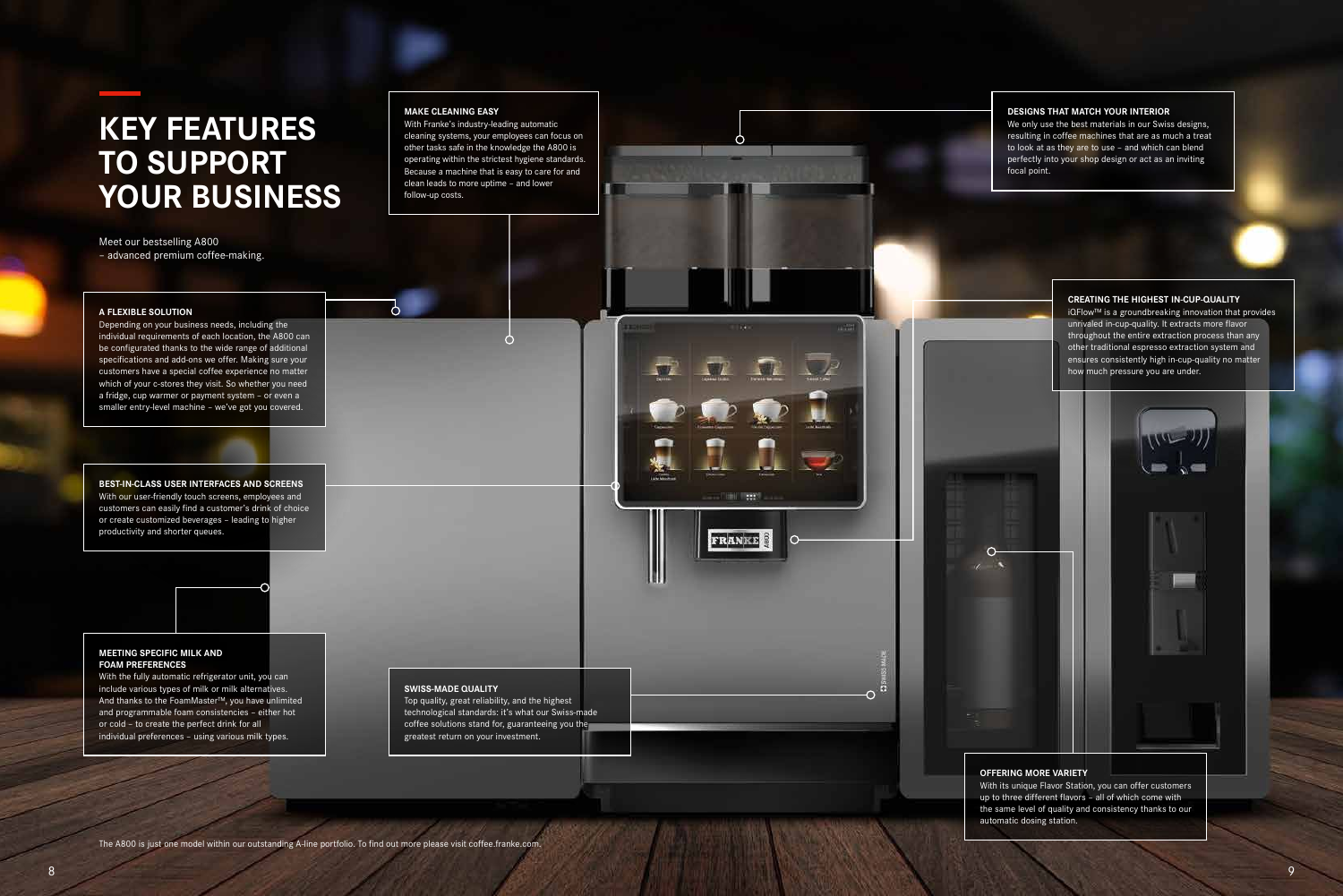Franke Digital Services provide insights and control crucial to in-cup-quality, profit and machine uptime.

Get a clear view of your coffee machine fleet with key information on commercial and operational performance in areas such as drink sales, cleaning discipline, and stock levels. Through remote monitoring and virtual support, we keep your coffee flowing.

#### **TRANSPARENCY – ANYTIME AND ANYWHERE**

#### **OUTSTANDING PERFORMANCE AND EXPERIENCE**

Manage your coffee machine fleet remotely and operate a faster, more cost-effective business. With Franke, you have the ability to change drink menus and run seasonal promotions without the need for site visits. Furthermore, value-added services such as loyalty programs and mobile payment can be integrated easily by connecting to the Franke cloud.

We believe it's our mission to ensure your coffee business remains reliable day in and day out, which is why we know you don't just need a great coffee machine. **You need a partner that can be there for you through every step of your journey.** 



At Franke, we are committed to the continuous development of our Digital Services to meet ever-evolving customer needs. With our scalable and open architecture, we can create sustainable value for you and your customers. Today and tomorrow.

## **YOUR COFFEE MACHINE FLEET – DIGITALLY ENHANCED**

## **YOUR AMBITIONS ARE OUR SERVICE BENCHMARKS**

#### **A SMOOTH START TO A BETTER FUTURE**

To ensure your customers always receive the highest in-cup-quality and service, our technicians will program your coffee machine to match your needs. And, with the employee training we offer, we ensure all your staff know how to set up, use and clean your coffee machines.



**CUSTOMER SERVICE AVAILABLE FOR YOU WHATEVER YOUR NEEDS** Our machines are built to last. However, should you need assistance, our certified partners and global service network are ready to help you with any challenges – or to carry out regular maintenance checks.